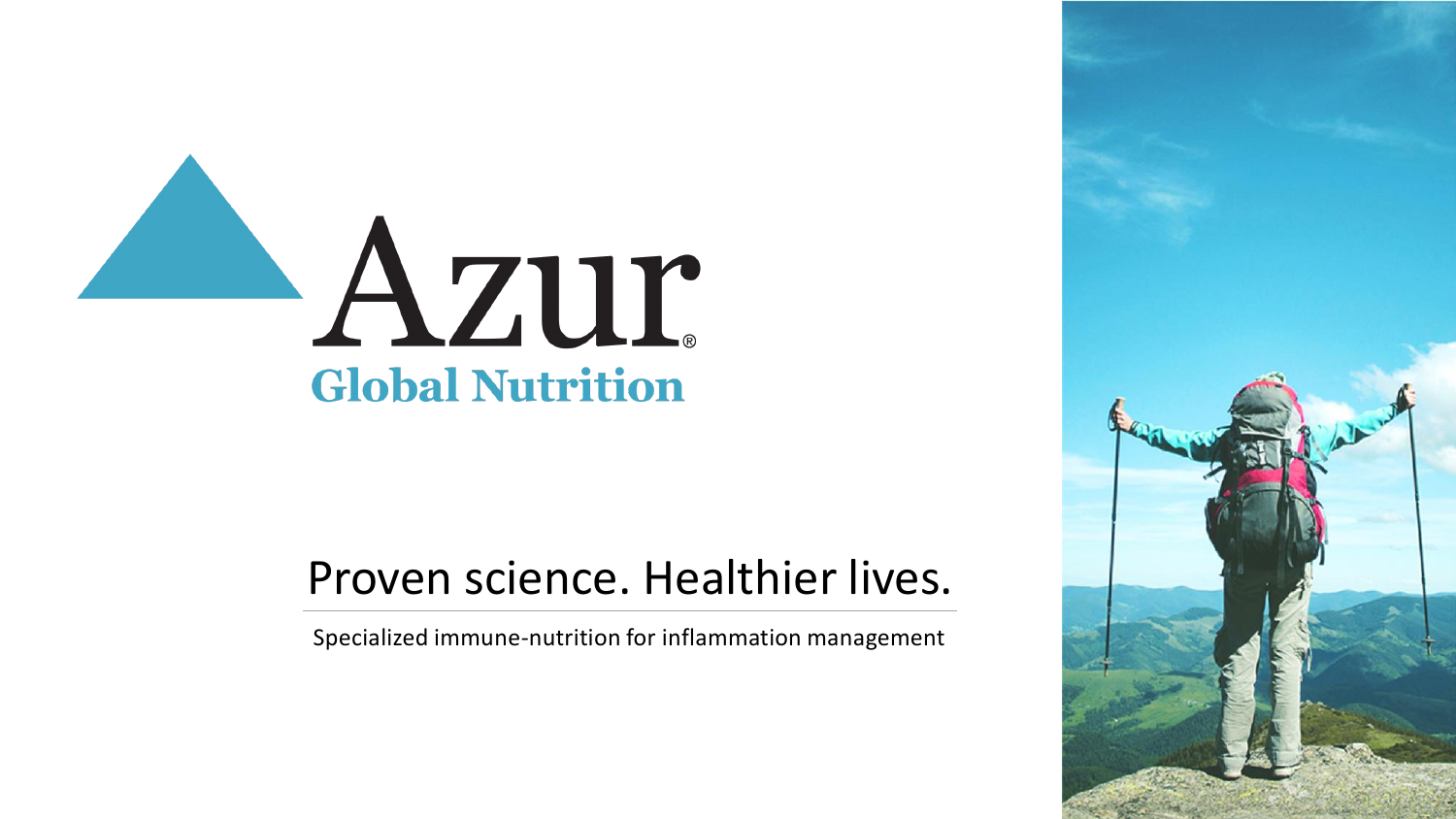## Who we are

We are specialists in the development and delivery of naturally sourced, science-backed **immune-nutrition solutions** to help address the increasing challenge of **inflammatory health conditions.**









Leaders in immune-nutrition Addresses inflammation naturally

Unique IP-Protected products

Robust clinical data to support safe and effective specialized nutrition solutions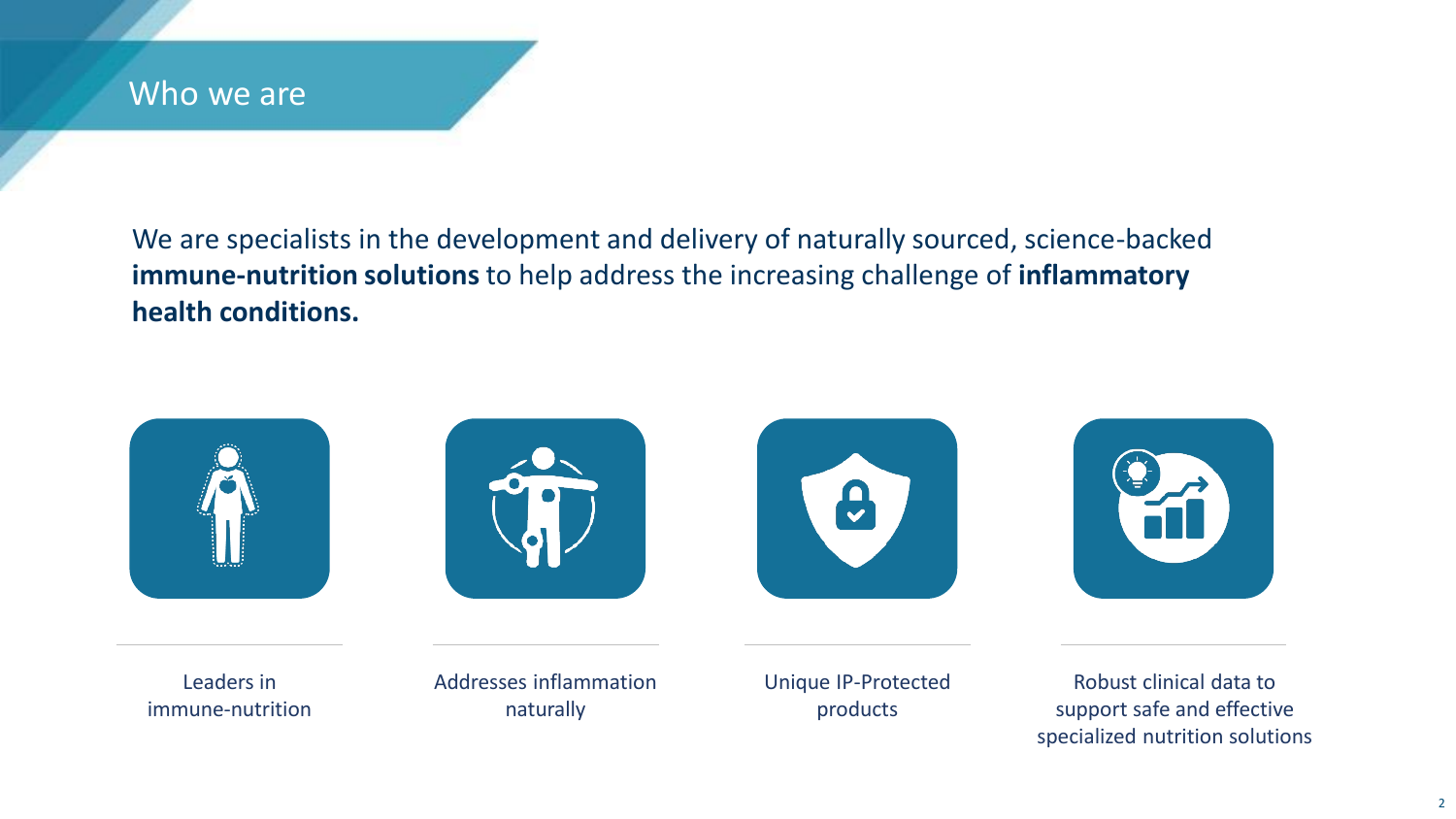**Pioneers in SPM** science and technology, we're the leading supplier of IP-protected bioactive lipid formulations and 'specialized pro-resolving mediators' (SPMs) for nutritional, medical nutrition and skin health industries.



First to market SPM solutions for resolution of inflammation





Unrivaled expertise in resolution science

Capabilities to measure SPM bioactivity and SPM concentration in biological samples.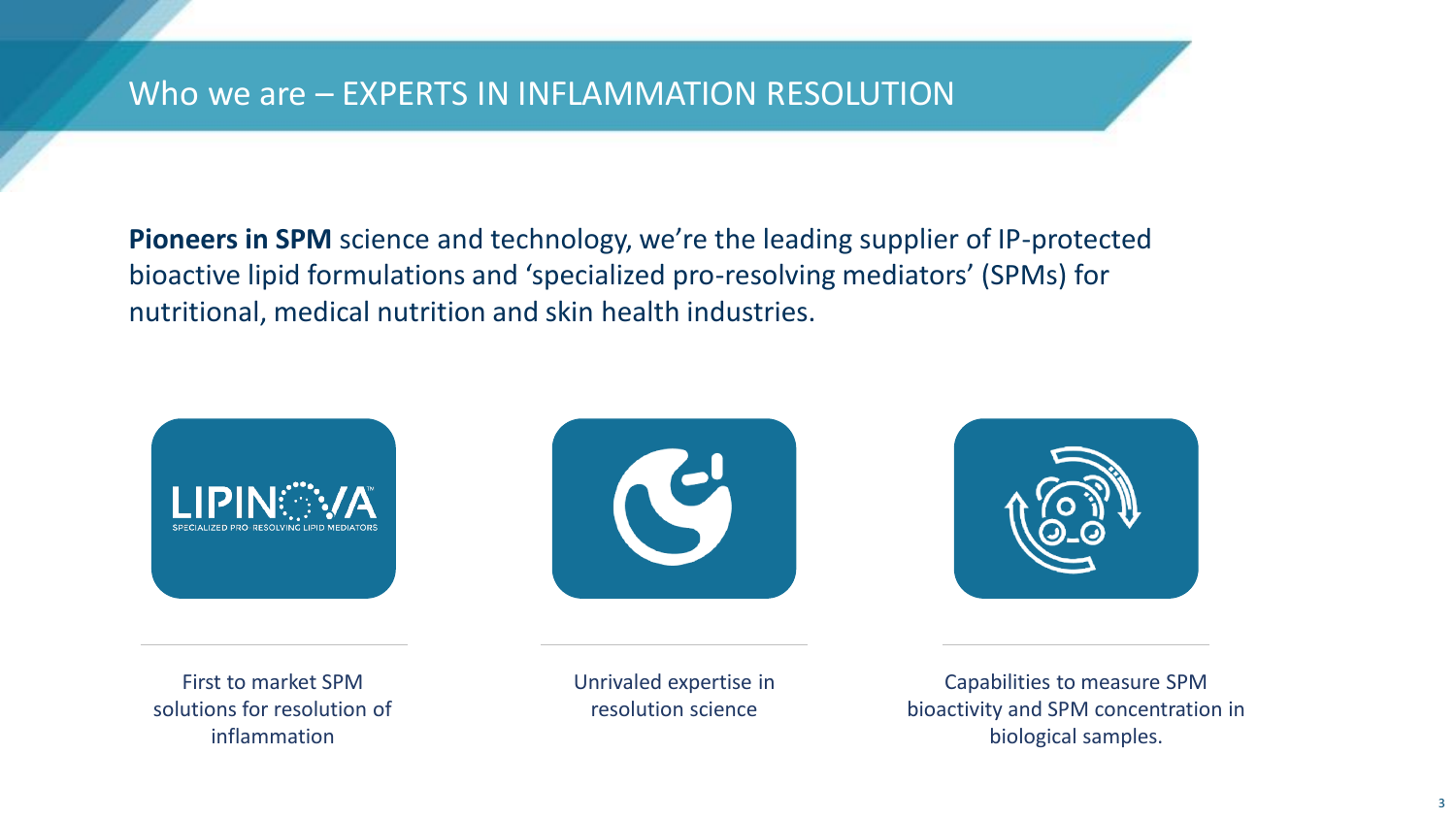## Product Portfolio

## **SPM Expertise**

Our science-backed 'specialized pro-resolving' mediators including our unique, IP-protected LIPINOVA® solution help to address uncontrolled inflammation and support individuals with inflammatory health conditions.

## **Omega-3 Specialties**

Our specialized omega-3 based formulations support individuals with metabolic related disorders or higher requirements of Omega-3s.



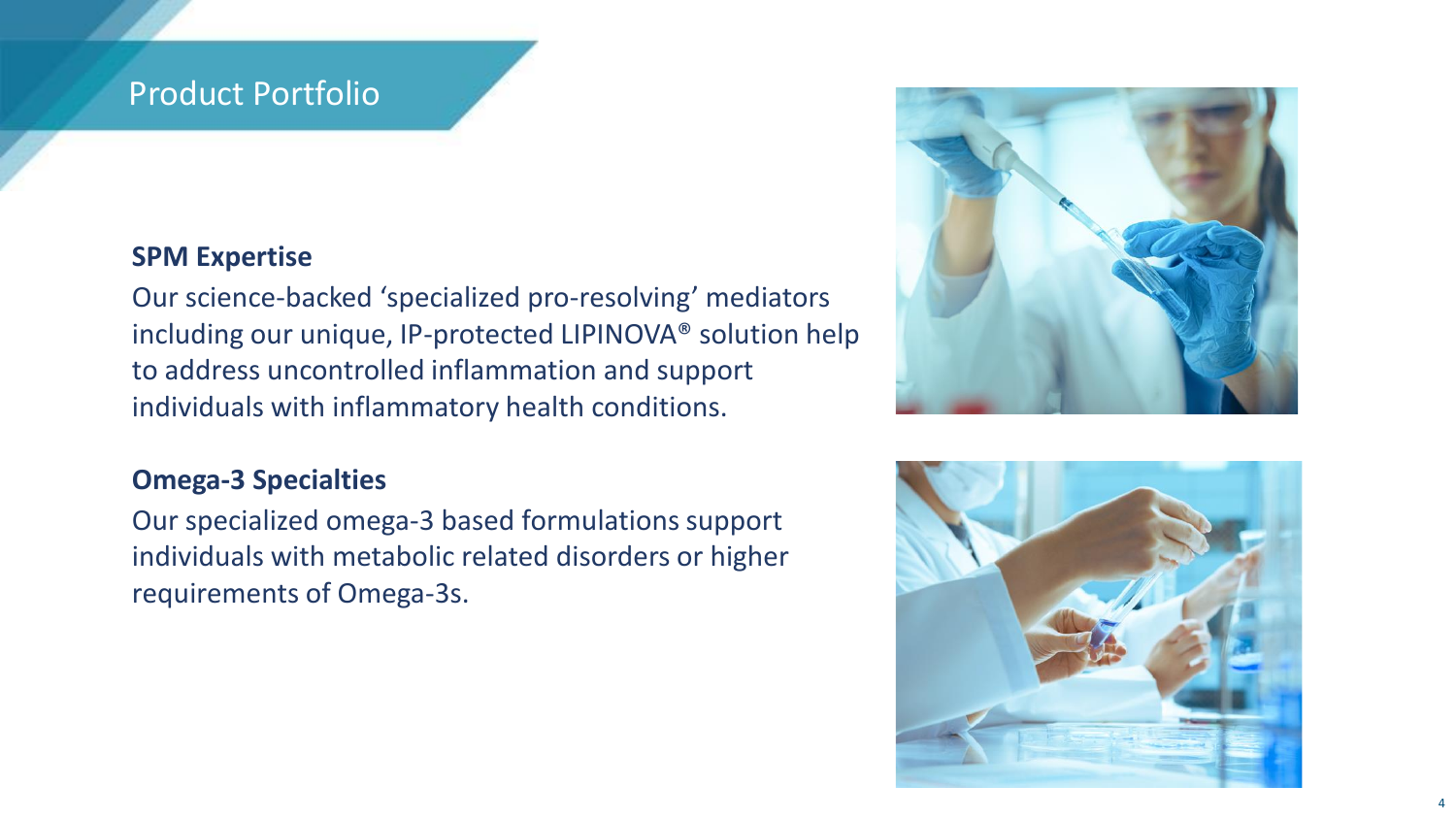## SPMs – Specialized Pro-Resolving Mediators





## **FOR INFLAMMATION RESOLUTION**

LIPINOVA® is a unique, IP-protected ingredient concentrated in 'specialized pro-resolving mediators', or SPMs, to support the body's natural capacity to resolve inflammation.



#### **Unique SPM content**

IP-protected ingredient containing standardized levels of SPMs: 18-HEPE, 17-HDHA & 14-HDHA



## **Specifically designed for pro-resolving activity**

The only ingredient available concentrated in SPMs with characterized bioactivity.



### **Scientifically Proven**

A non-toxic, data-based SPM solution demonstrated to be safe and effective.



#### **Non-immunosuppressive**

Resolves inflammation without compromising host defenses or suppressing the immune response.



#### **Exclusive Delivery Forms**

Oil available in different delivery forms including an IP protected nano-emulsion providing 1.5g in a single 15ml dose/sachet.

## **Fish Sourced**

A unique combination of fractionation and purification techniques applied to fish oil through a proprietary and extensive enrichment process.



### **Environmentally Friendly Process**

Sustainably sourced, gently processed and respects the product's natural properties at all times during the enrichment process.



**GRAS status**

LIPINOVA is Generally Recognized as Safe by the FDA.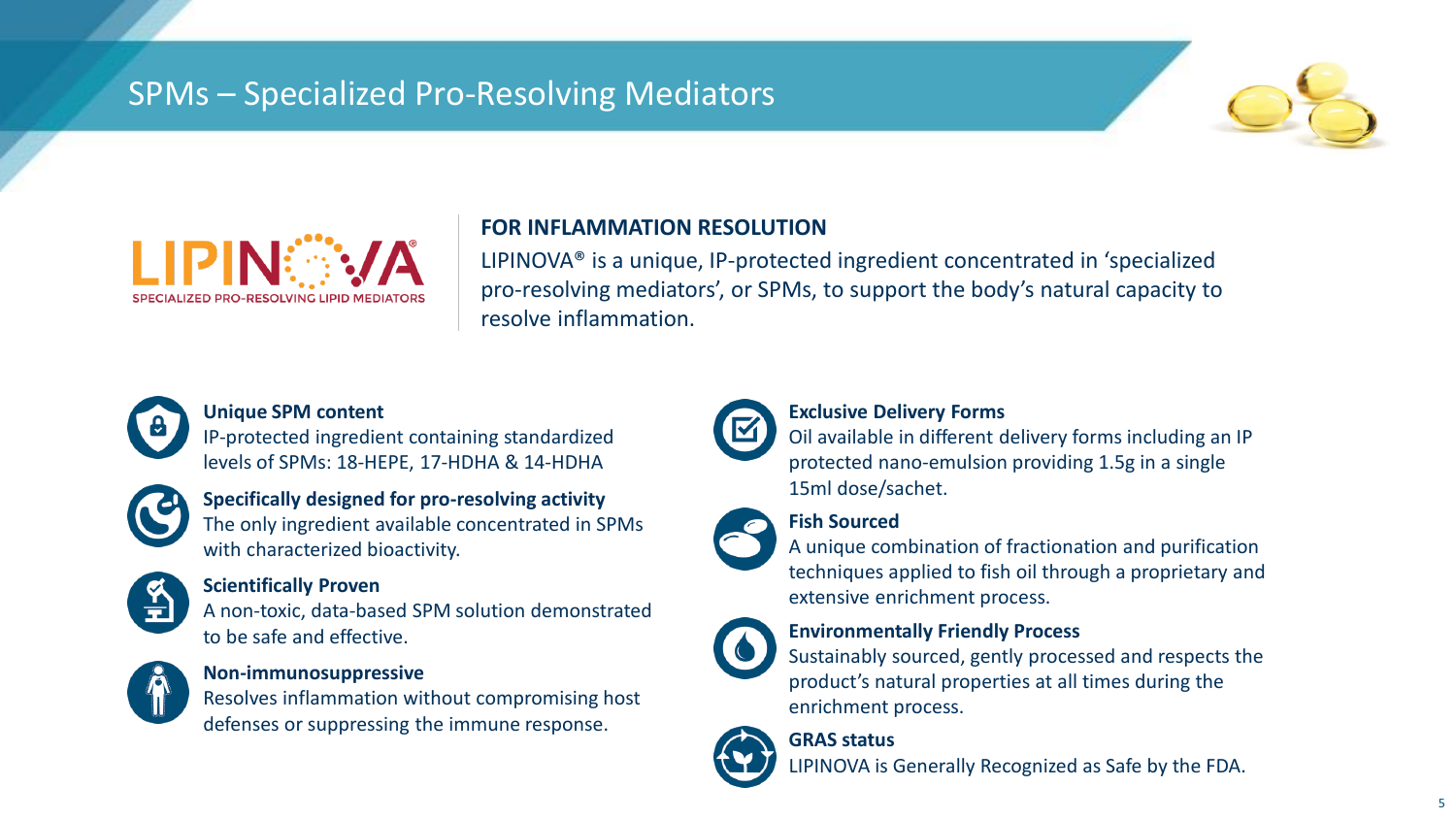## SPMs – Specialized Pro-Resolving Mediators

## **TAKE IMMUNE NUTRITION FURTHER**

Elevate your SPM solutions with our advanced **HDAS** technology, the only tool in the market that accurately measures SPMs in biological samples to guarantee the highest quality and most effective concentrations for inflammation resolution.

HDAS includes the necessary equipment to measure biomarkers of the immune response and its evolution to identify the resolutive or immunosuppressed status of an individual, as well as the severity and progression of disease.

We help our partners in developing clinical trials and preclinical studies that will help them **generate exclusive data**  on specific health conditions, enabling **competitive advantage** in the immune-nutrition market.

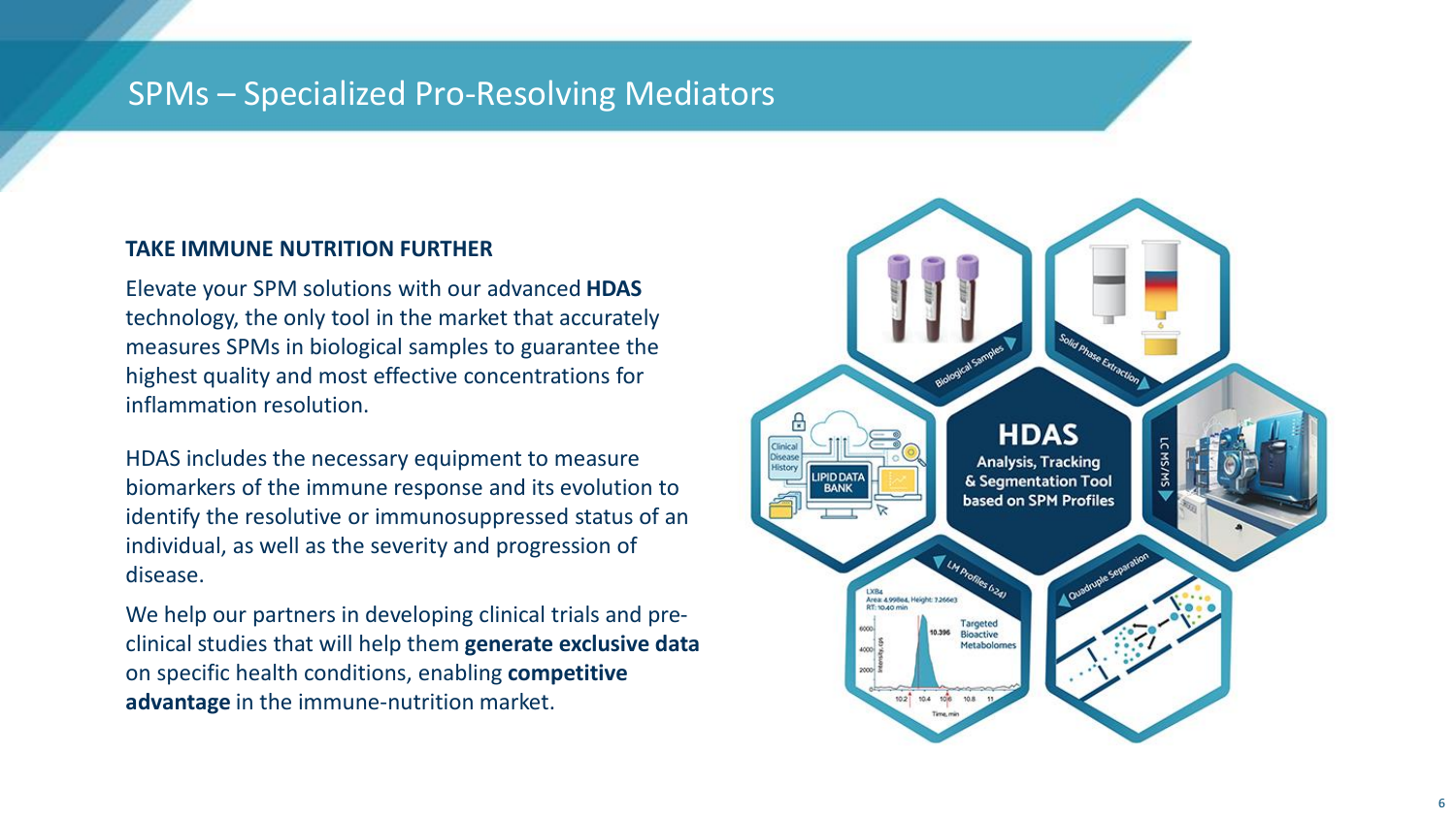## Omega-3 Specialties – GOLDaid®

## **COLDaid**

### **FOR HIGHER EPA REQUIREMENTS**

GOLDaid® is a convenient IP-protected liquid emulsion that provides a more readily bioavailable formulation of EPA to individuals with **compromised lipid metabolism or increased EPA requirements.**





**High Dose EPA**

GOLDaid® is the only product offering 3g EPA in a single 20 ml dose



**100% Natural**

Developed using natural omega-3 fatty acids, available in three flavors



**IP-Protected**

Our Emugel™ emulsion technology is IP-protected



#### **Convenient**

GOLDaid® is a unique, liquid emulsion available in a single, easy-to-swallow serving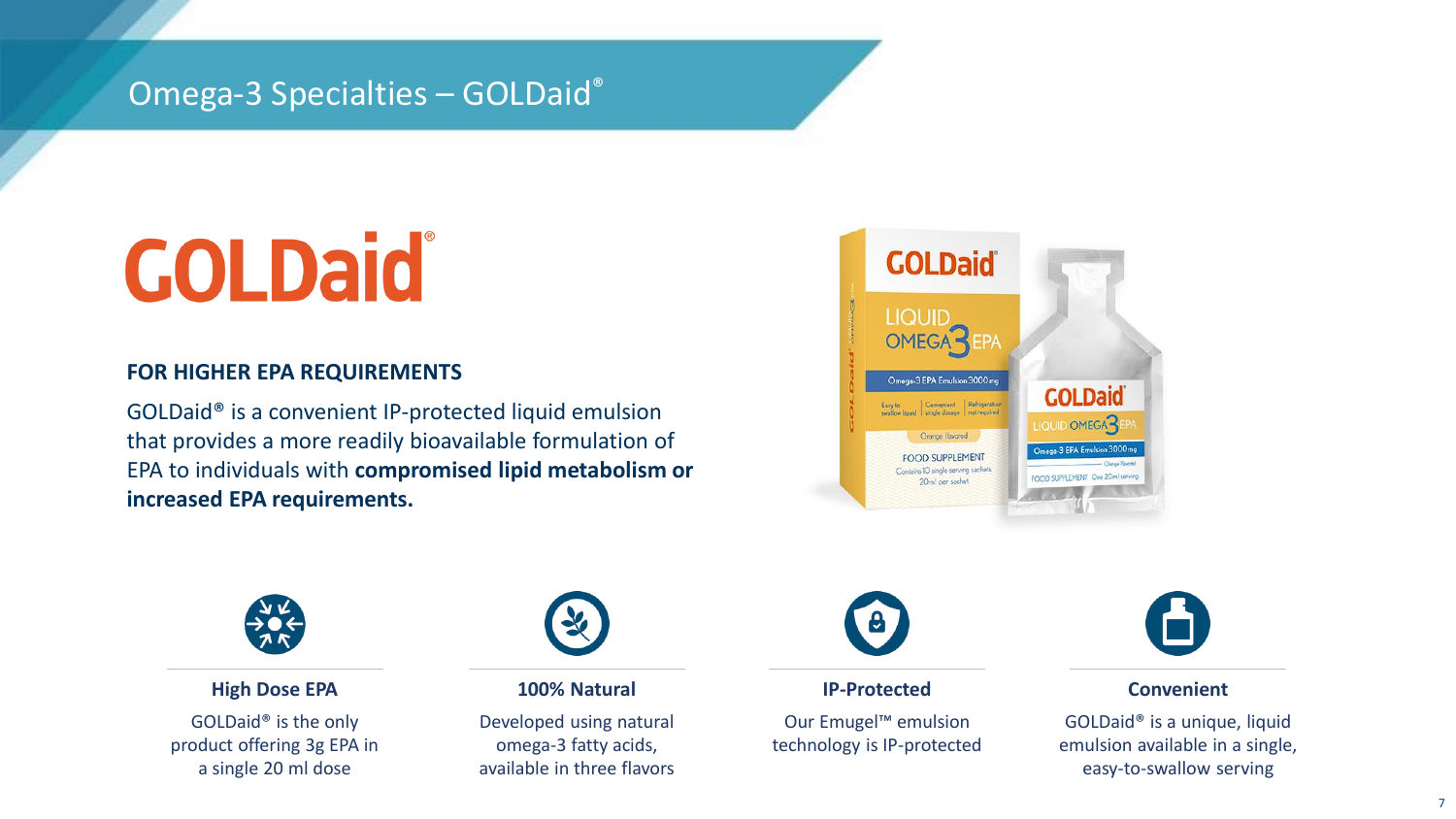## Omega-3 Specialties – MAGaid™

# **MAGaid**

## **FOR LIPID MALABSORPTION**

MAGaid™ provides a monoglyceride-rich DHA oil derived from *Schizochytriumn* sp algae. The monoglyceride chemical form (MAG) of fatty acids enhance absorption and oral bioavailability of DHA omega-3. This effective and promising delivery method helps consumers with **inhibited lipid absorption** acquire the health benefits of DHA supplementation.





**IP-Protected** MAGaid™ is IP-protected



#### **53% MAG-DHA**

Improves bioavailability by delivering a high concentration of absorption-ready MAG-DHA



#### **Plant-Based Solution**

MAG-DHA is derived from *Schizochytriumn* sp algae



### **GRAS Status**

*Schizochytriumn* sp algae is Generally Recognized as Safe